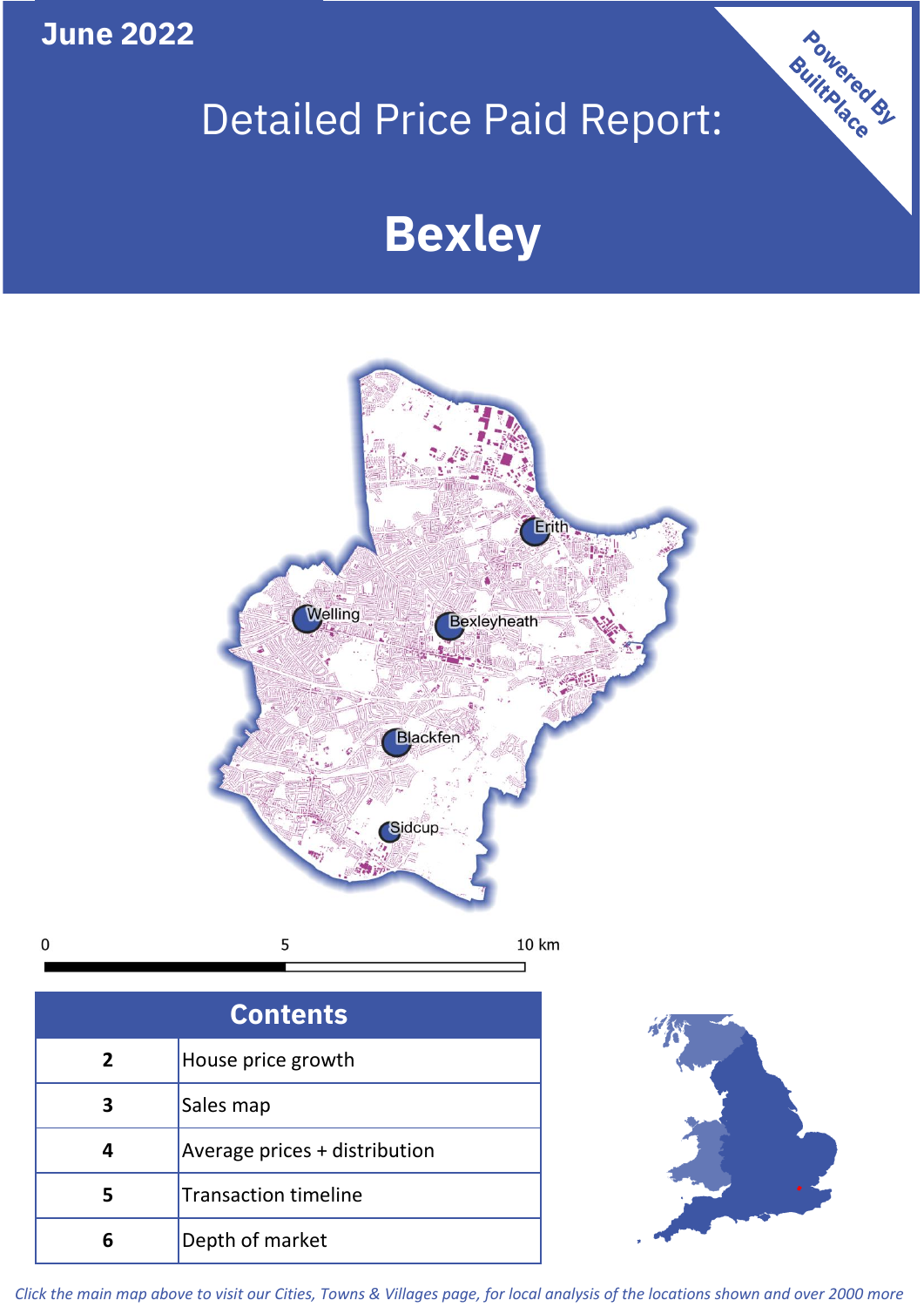#### **Headline Data**

|                     | <b>Current level</b> | ا 3 month | <b>Annual</b> | 5 year  | 10 year |
|---------------------|----------------------|-----------|---------------|---------|---------|
| <b>House prices</b> | £392,155             | 2.8%      | 9.0%          | 18.8%   | 96.3%   |
| <b>Transactions</b> | 3,357                | $-11.9%$  | 14.3%         | $-0.4%$ | 29.2%   |

#### **House Price Growth (April 2022 data)**

#### *Annual Change in House Prices*



House prices in Bexley grew by 9.0% in the 12 months to April 2022 (based on 3-month smoothed data). By comparison national house prices grew by 10.7% and prices in London grew by 6.7% over the same period.

Bexley house prices are now 79.2% above their previous peak in 2007, compared to +76.7% for London and +52.9% across England.



#### *Year-To-Date Change in House Prices, December to April*

Local prices have grown by 3.4% in 2022 so far, compared to growth of 3.0% over the same period last year.

#### *Source: OS OpenData; UK House Price Index (Contains HM Land Registry data © Crown copyright)*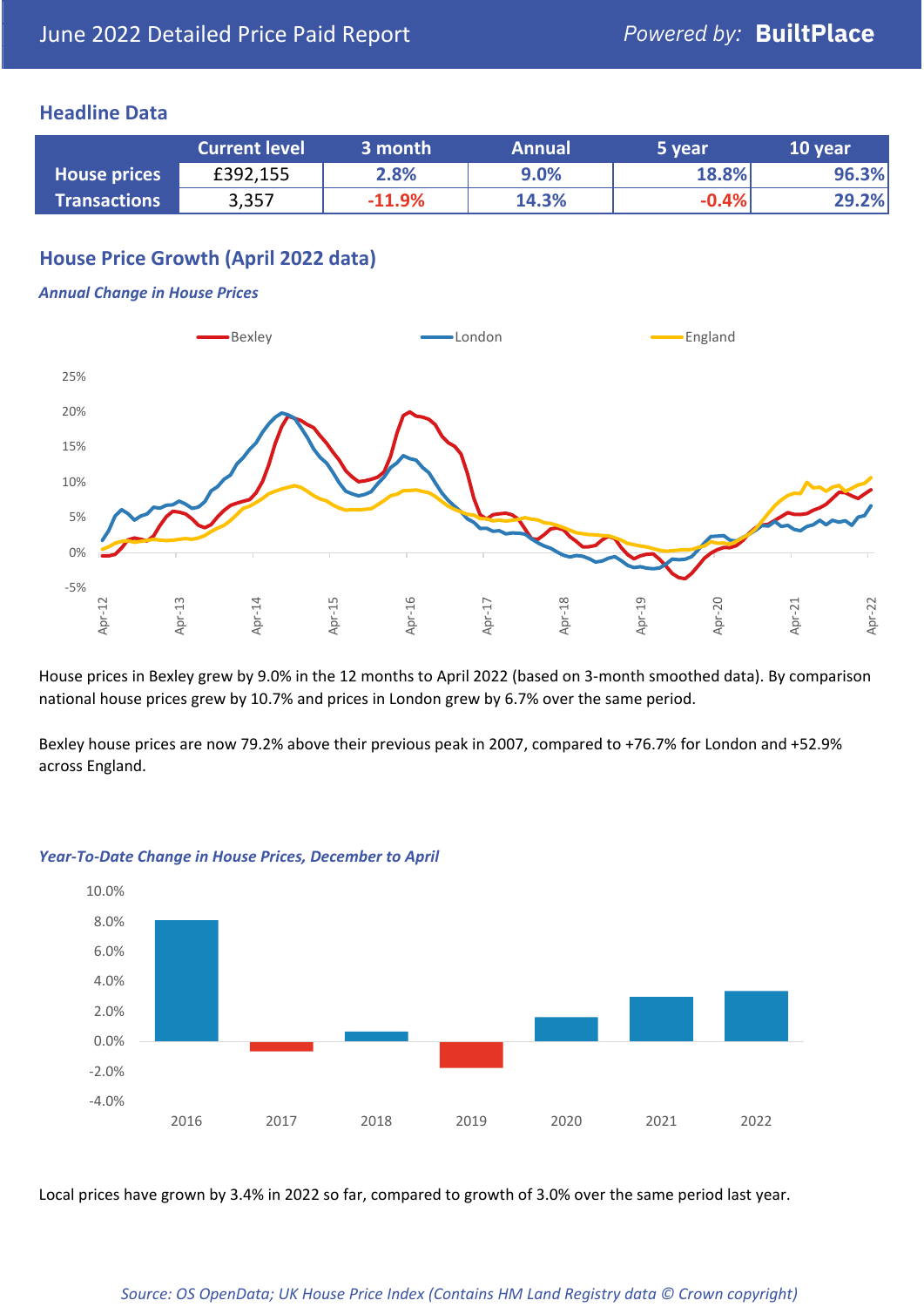### **House Price Map**

*12 months to April 2022*



*Each point is one postcode, coloured by the average value relative to all sales in this local authority (price bands are LA-specific quintiles).*

### **Map Key**

| Min      | <b>Max</b> |              |
|----------|------------|--------------|
| Up to    | £277,000   | 1st quintile |
| £277,000 | £351,000   | 2nd quintile |
| £351,000 | £420,000   | 3rd quintile |
| £420,000 | £515,000   | 4th quintile |
| £515,000 | and over   | 5th quintile |
|          |            |              |

| Min      | <b>Max</b> |                            |
|----------|------------|----------------------------|
| Up to    | £277,000   | 1st quintile / lowest 20%  |
| £277,000 | £351,000   | 2nd quintile               |
| £351,000 | £420,000   | 3rd quintile               |
| £420,000 | £515,000   | 4th quintile               |
| £515,000 | and over   | 5th quintile / highest 20% |

*Source: OS OpenData; UK House Price Index (Contains HM Land Registry data © Crown copyright)*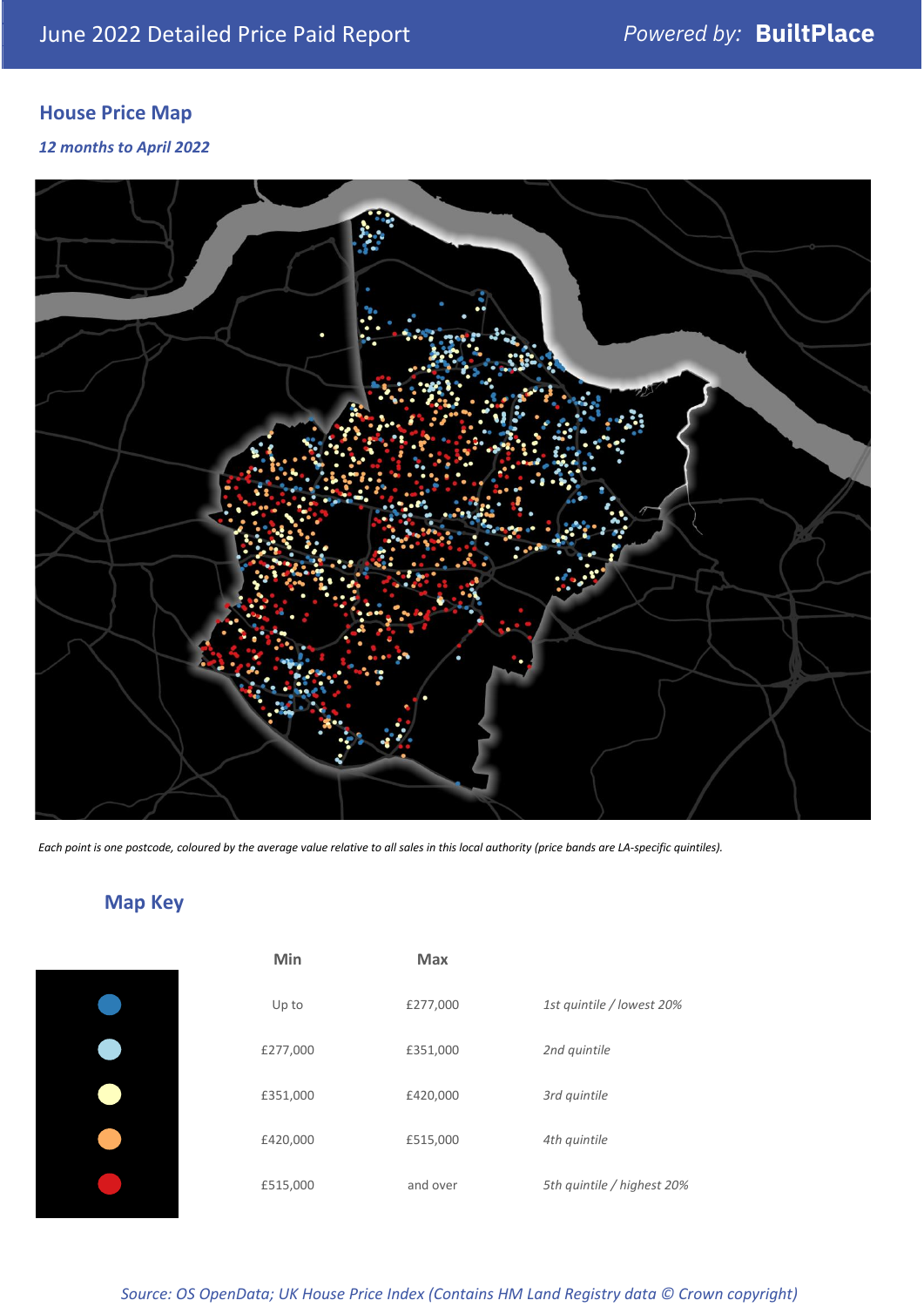#### **Average House Price by Property Type**

#### *12 months to April 2022*



#### **House Price Distribution by Year**

*All properties, by price band and calendar year (2020 = year to date)*

|                    | 1997 | 2002 | 2007 | 2012 | 2017 | 2019 | 2020 |
|--------------------|------|------|------|------|------|------|------|
| <b>Under £100k</b> | 85%  | 20%  | 1%   | 3%   | 1%   | 0%   | 0%   |
| £100-200k          | 14%  | 65%  | 43%  | 43%  | 10%  | 5%   | 7%   |
| £200-300k          | 1%   | 13%  | 43%  | 40%  | 28%  | 19%  | 22%  |
| E300-400k          | 0%   | 2%   | 9%   | 10%  | 34%  | 31%  | 24%  |
| £400-500k          | 0%   | 1%   | 2%   | 3%   | 18%  | 24%  | 25%  |
| <b>£500k-1m</b>    | 0%   | 0%   | 1%   | 1%   | 9%   | 21%  | 22%  |
| £1-2m              | 0%   | 0%   | 0%   | 0%   | 0%   | 1%   | 0%   |
| <b>Over £2m</b>    | 0%   | 0%   | 0%   | 0%   | 0%   | 0%   | 0%   |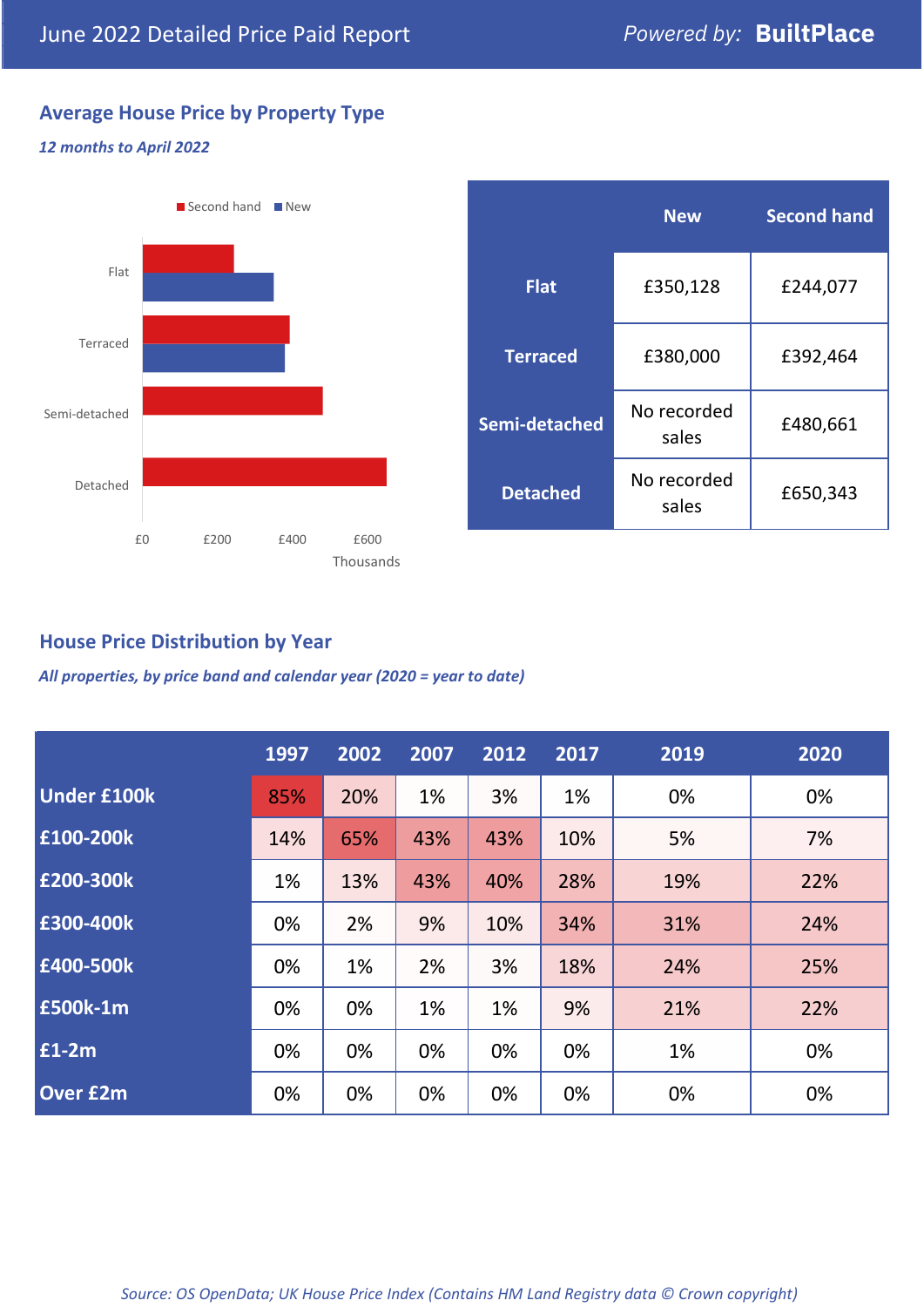#### **Transactions (February 2022 data)**

*Annual Transactions, Indexed (2001-05 average = 100)*



There were 3,357 transactions in Bexley during the 12 months to February 2022. This is 65% of the average from 2001-05 and suggests activity is significantly below pre-downturn levels.

Transactions in Bexley have fallen by 14.9% since 2014, compared to changes of -21.3% for London and -7.7% for England.



#### *Cash and New Build Sales as % of Total, by Year*

*Note: The data on this page EXCLUDES transactions identified as transfers under a power of sale/repossessions, buy-to-lets (where they can be identified by a mortgage), and transfers to non-private individuals - i.e. it comprises only Land Registry 'A' data.*